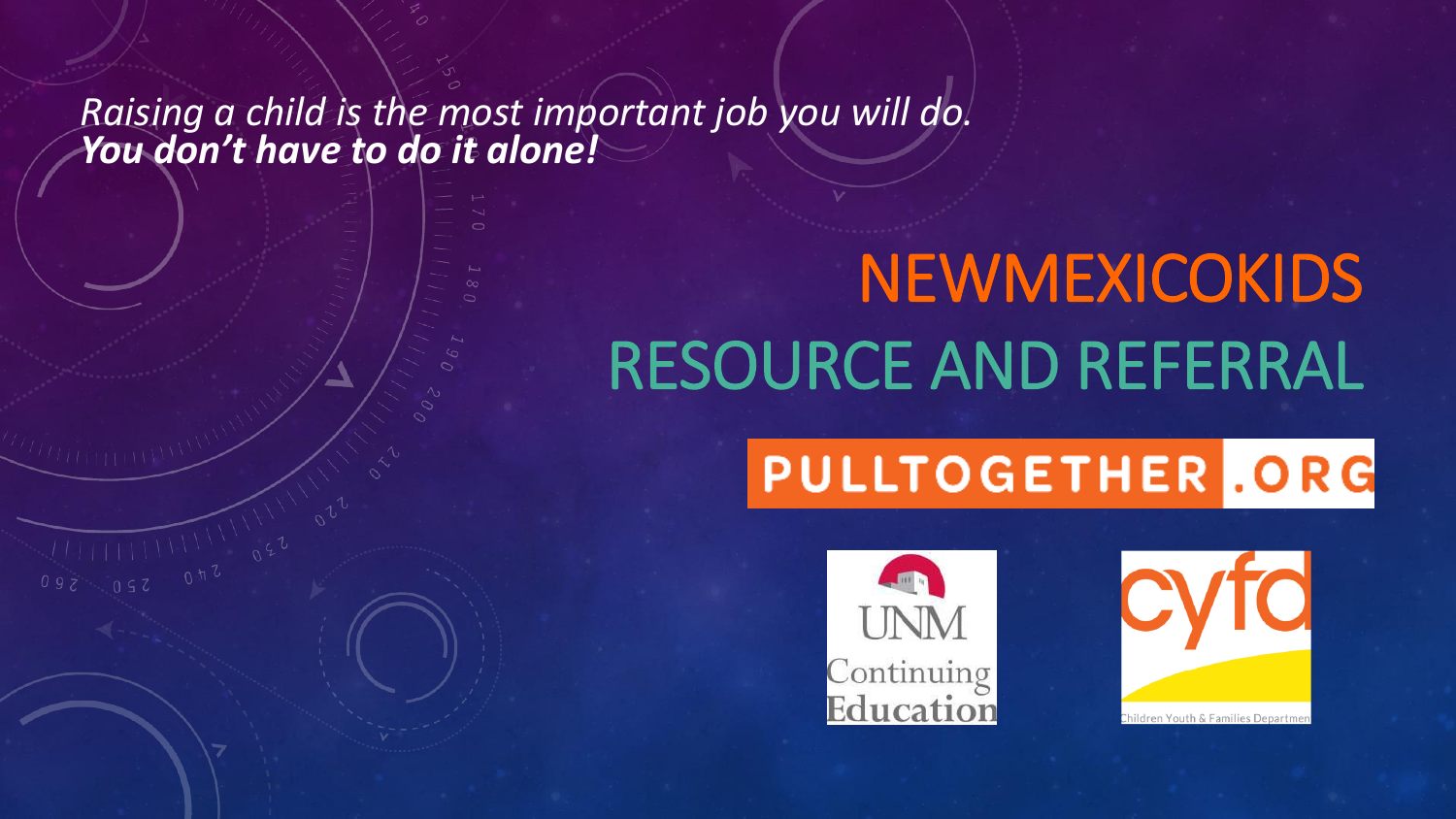### NEWMEXICOKIDS RESOURCE AND REFERRAL

### • [www.newmexicokids.org](http://www.newmexicokids.org/)

- [https://www.newmexicokids.org/parents-and-families/childcare](https://www.newmexicokids.org/parents-and-families/childcare-search/ccrnr/)[search/ccrnr/](https://www.newmexicokids.org/parents-and-families/childcare-search/ccrnr/)
- <https://www.newmexicokids.org/parents-and-families/home-visiting/>
- [www.pulltogether.org](http://www.pulltogether.org/)
- 1-800-691-9067 toll free • Se habla español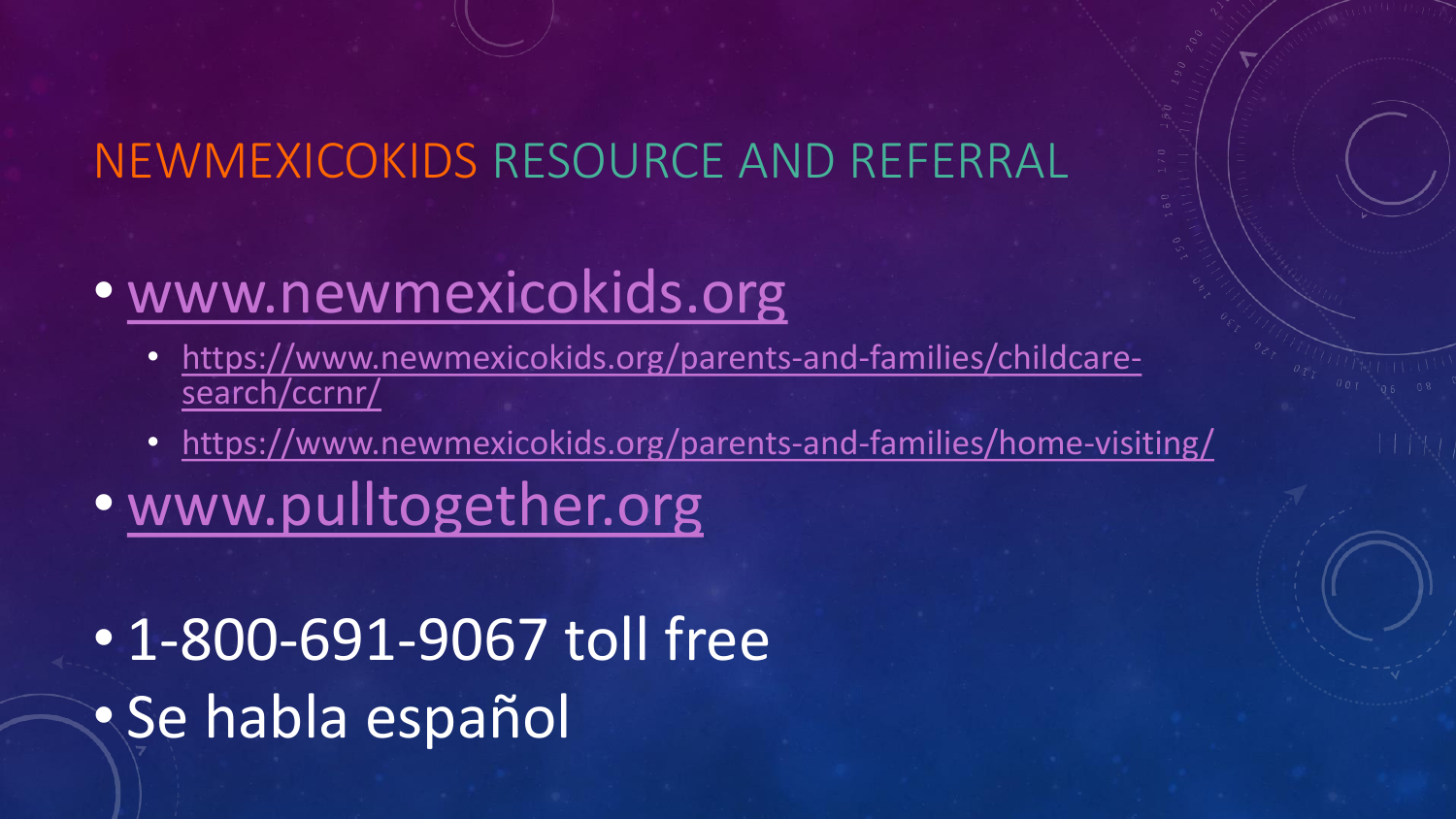#### **SUMMARY**

NewMexicoKids Resource and Referral is a FREE statewide service, housed at UNM Continuing Education, that serves to connect families with young children to services in their area. We are CYFD-funded and so are free to families and providers. We maintain the state database of all licensed child care homes and centers, registered homes that wish to be referred, early education programs, and home visiting programs. We also refer families to related services in their communities such as financial/child care assistance, WIC offices, basic needs (shelter, food, etc.), behavioral and physical health agencies, and crisis and reporting agencies.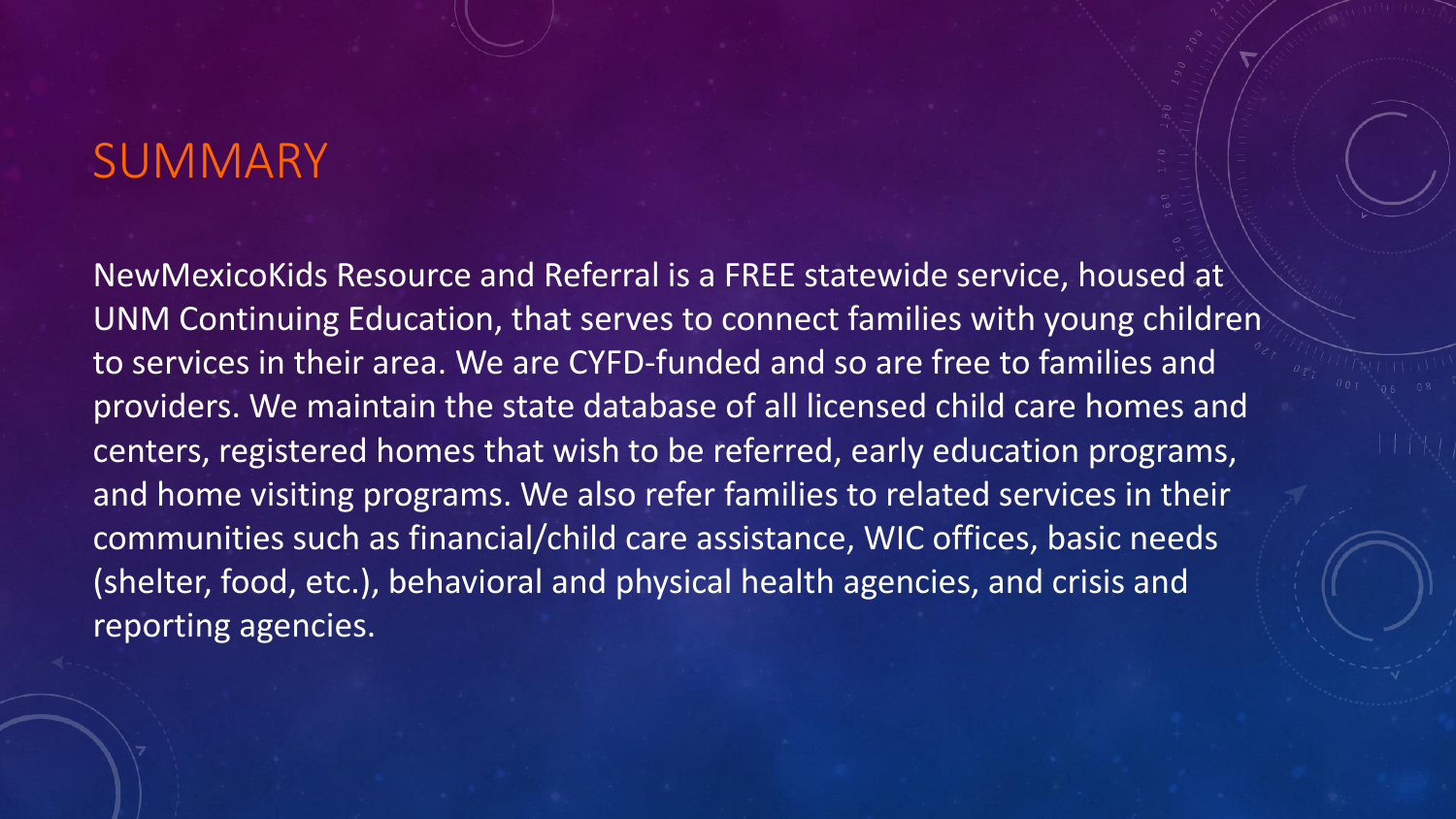### WHO WE ARE

- CYFD-contracted, under UNM Continuing Ed, Early Childhood Services Center
- We provide free Referral services for families and providers
- 9AM-4PM, Monday Friday (bilingual referral line)
- 24 hours/day (website) regularly updated
- Refer families to child care, financial assistance, home visiting programs (prenatal – 5), basic needs, etc.
- We maintain a database of over 3000 service providers statewide